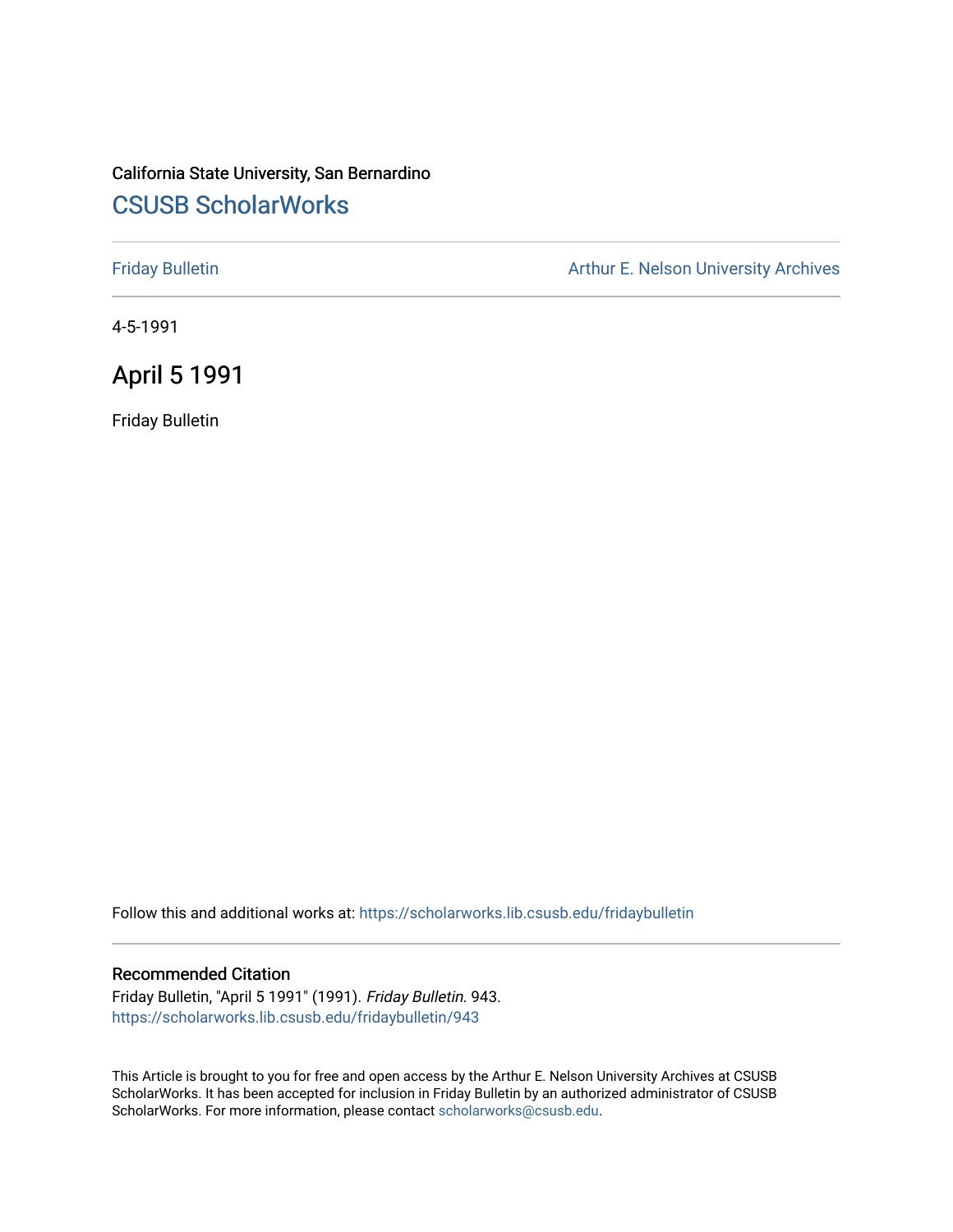## CALIFORNIA STATE UNIVERSITY, SAN BERNARDINO



Agril^ **1991** 

# Budget Update

Referring to the current budget situation as "one of the most serious challenges we've ever faced," President Anthony Evans called a special meeting of key administrators on Tuesday, March 19, to report on the status of the 1991-92 budget.

The President reported that while the economy is expected to tum upward in mid- to late-summer, the State Department of Finance expects the state deficit to grow much deeper. Conservative estimates range from \$7 to \$9.9 billion. "We'll have to clearly look at all areas (on our campus)," said Evans. "Some services will be reduced and maybe some programs will be eliminated." Evans further indicated that "we will have to make selected reductions throughout the university" and mentioned the possibility of personnel reductions.

If this action is necessitated by a lean 1991-92 final budget figure, Evans indicated that the university will have to first explore reductions in temporary and probationary personnel. He noted, however, that he believes our campus will be "spared much of the bloodshed that's going to occur on other campuses." *(eoHtitiU44l OH page 2)* 

# Apple Computer Gifts



**Suzanne Lack (left), higher education account executive for Apple Computer,** Inc., and District Manager Chuck Massanari (right) presented two Macintosh *IISi computers to President Anthony Evans and Vice President Dennis Hefner (Academic Affairs) on March 21. This iop^f- the-line g(fi, complete with*  color monitors and 40MB hard drives, recognizes Cal State's recent agreement with Apple to participate in their Higher Education Purchasing Program *offering discount rates on Apple equipment Jim Scanion (Computer Center), who helped facilitate the agreement hut is not pictured here, will provide*  personalized instruction on the "Macs."

# CSU Proposes Early Retirement Program

In light of the current budget environment, the CSU may soon announce the implementation of an early retirement program for all eligible faculty and staff members, reports Beneffts Officer Marjorie Callaghan (Personnel).

"There has been a lot of discussion and considerable interest with respect to a possible 'Golden Handshake,"' says Callaghan. "As a service to our employees, the following information is being offered until a formal announcement of the program is made." She notes that the CSUs Golden Handshake program must be approved by the State Department of Finance and that a decision could possibly be reached within the next few weeks.

At this time, discussions assume that the Golden Handshake program will be offered to all eligible employees. The proposed window period will be July 1 through Sept. 30,1991. The advantage to employees who choose to participate in this early retirement program is an additional two years of service credit in the calculation of retirement benefits. All employees who are eligible for retirement under either PERS or STRS will receive the extra service credit if the effective

dates of both their separation and their retirement transactions fall between July 1 and Sept. 30,1991.

The California Faculty Association tentatively has agreed that faculty members who participate in the Golden Handshake will be precluded from participating in the Faculty Early Retirement Program. The CSU previously implemented an Early Retirement Incentive Program (Golden Handshake) in 1980,1983 and 1988. The most recent, however, was limited to employees in the faculty bargaining unit.

As soon as more information is available, it will be released. In the meantime, if you have any questions, please contact Callaghan in the Personnel Office, Room 151 of the Student Services Building, or call Ext. 5138.

## Inside This Issue:

**Local suthors bring present .science trivia... page 2** 

Gulf War prompts discus**linn... page }** 

**Career (tppertuntties Fair reiuriu lo campus... page 4** 

**Nomination packets arailable for staff awards program... page 4**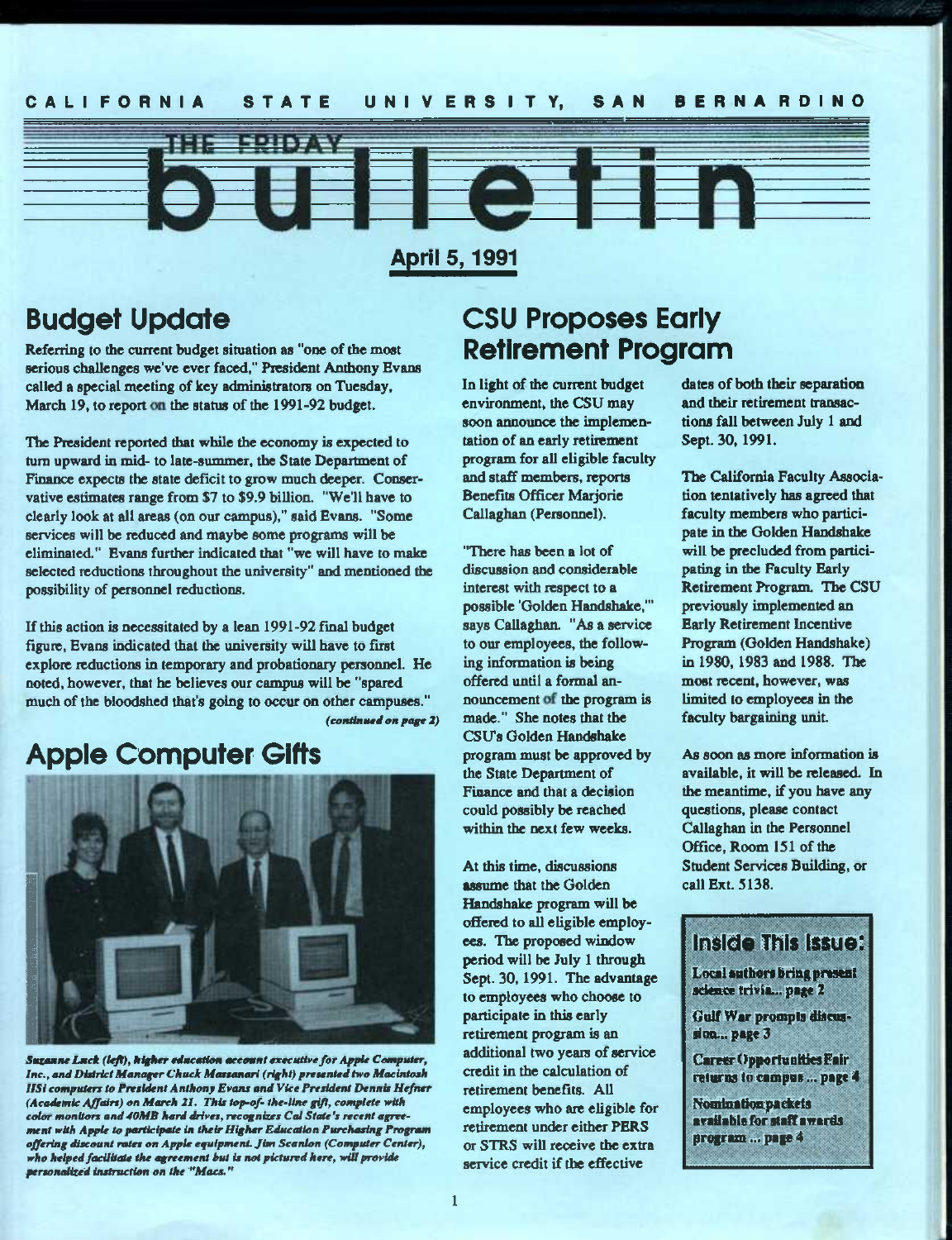# Local Authors Present Science Trivia

Strange, true stories of nature's oddities, bizarre phenomena and scientific curiosities will come to life on Thursday, April 11, as local authors Philip and Nancy Seff offer anecdotes during a panel presentation based on their popular book and syndicated newspaper column titled "Our Fascinating Earth." This free event will be held at 7:30 p.m. in the Recital Hall of the Creative Arts Building.

Joining the SefFs as panel participants will be KVCR-TVs Chuck Palmer, co-host of "Dialogues," and Dr. William Aguilar (Library). Both the book and newspaper columns present scientific phenomena from anthropology to zoology and feature tales of curious cultural oddities plus historical anecdotes about people and natural phenomena.

"It's a fun book that's easy to visit and revisit," notes Johnnie Ann Ralph (Library). Originally published in 1990 by Contemporary Books, Inc. of Chicago, "Our Fascinating Earth" was named last month to the New York Public Library's 1991 "Books for the Teen Age" list, and the bode is now in its fourth publication.

The Seffs' fun approach to science and subsequent newspaper column originated over 10 years ago when, as a college geology professor, Phil Seff found he was "routinely perplexed by the reluctance of many students to take laboratory science." He adds that, 'T wanted to portray science as entertaining and this being an era of science and trivia, I was, without knowing it, combining these ingredients into scientific trivia. I want to make people aware of the world around us. You could say we preceded Earth Day by about 10 years."

## *(Budget Update ... continued from page 1)*

Evans added that our university's current growth is a positive asset for our campus. "The Chancellor and Trustees (made it) quite clear that they could not stifle growth at all campuses and regions, particularly smaller campuses that are serving minority and underrepresented students.

"If you're feeling bad about being in a growth situation, talk to 'steady state' campuses like Chico," Evans told the assembled group. "Everything we do—about 86.4 percent is associated with personnel—so, when you're taking heavy hits, you've got to touch personnel."

Evans made it clear, however, that no layoffs will be initiated without broad consultation throughout the university and reported that "we can't make personnel reductions without consulting with the Chancellor's Office." Vice President David DeMauro (Administration and Finance) shared insights on the possible personnel reduction process by explaining that division vice presidents would make recommendations to the president and they would be evaluated through the Personnel Office. He



Local authors FkM and Nancy Soff of Redlands come to campus April 11 to *MhmrchtgkU^ttcf^oirfopmtmrtook, "OmrFrnMctootiogBmrA," to mtpcckd pamd prtccnimtiom tfooMorcd by Ac Ffitm LUrmry Attoeimlct mod Iko School of NmtormI Sdcoccm.* 

Today, the Redlands husband-and-wife team continues to share responsibilities for their syndicated column which appears in over 170 dailies and weeklies nationwide. While Phil writes most of the copy, Nancy, an elementary school educator, serves as co-author, editor and research assistant. In addition to the

*(cootiomcd oo pmg\* 4)* 

indicated that in many cases situations including seniority, specific skills, program needs and affirmative action goals will be considered before targeting any layoffs. DeMauro added that "several positions are being held open in each division" and emphasized that "we are trying to avoid layoffs, but it may come to this."

Without a final budget figure *for* 1991-92, planning is difficult at best. "We wish we knew exactly what our budget might be for next year," said Evans. "We could plan more concretely and respond more forthrightly to employees like you. The situation, frankly, changes daily."

The Chlifornia State Vniver^iiy, San Bernardino: Friday Bulletin *is* pubii&hcd twice monthly. The next issue is scheduled for Pnday, April 19 items for publication should be subnuited in writing by noon. Fnday. April 12, to: Terrie Jo Snyder, editor Public Affairs Office (An-io4}£xi *ami*  Vol 25. No 7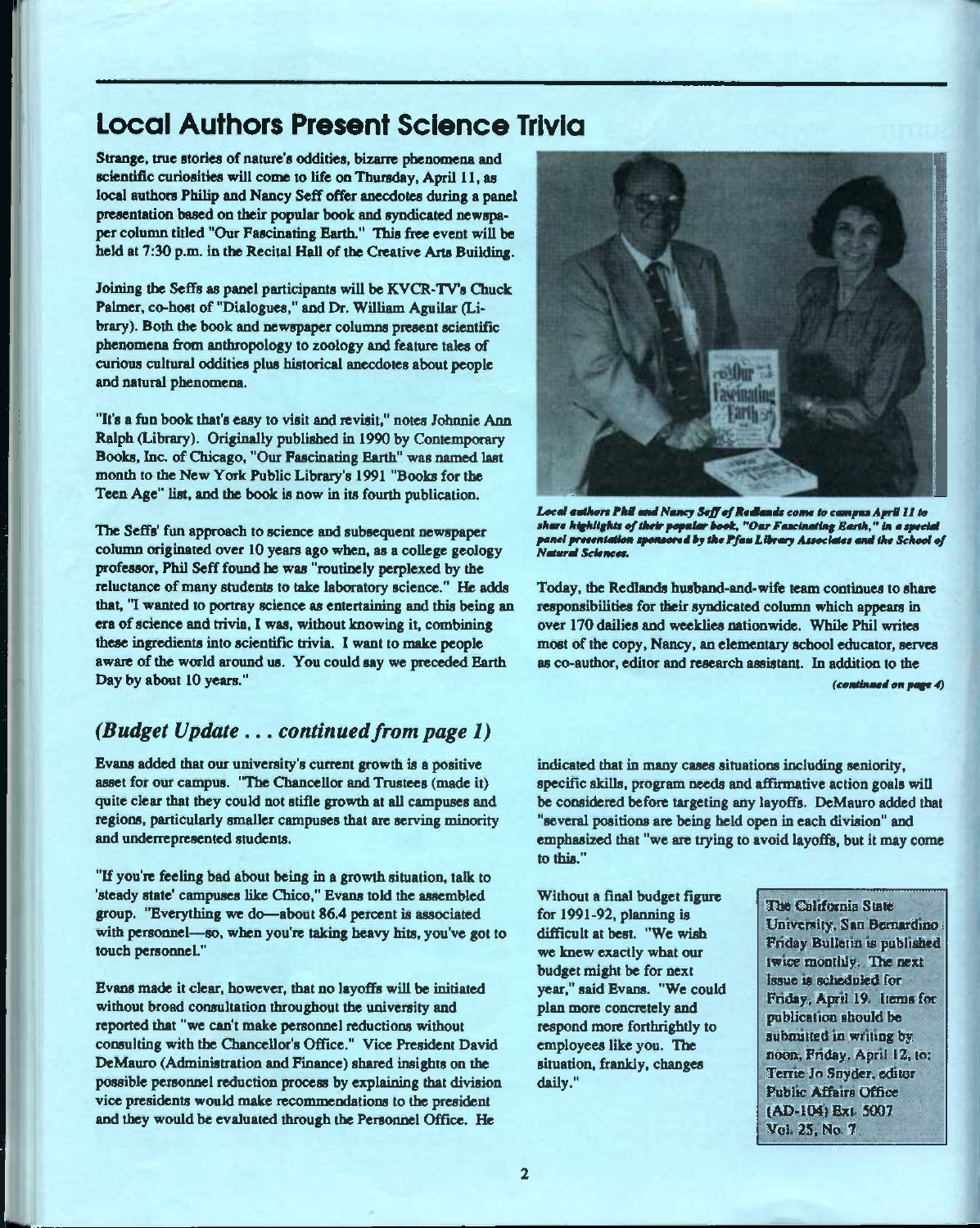# Summer Session Catalogs Now Available

Faculty, staff and students can continue working on their degrees this summer through five summer sessions, beginning Thursday, June 20. Free sumer session catalogs now are available at die Coyote Bookstore, the John Pfau Library, Admissions and the Office of Extended Education. The catalog lists the schedule of classes offered for each session and includes a registration form. Mail-in registration continues dirough Friday, May 31. More informaticm is available from the Office of Extended Education at ExL 5975.

# Presidential Sports Award Brochure Available

The President's Council on Physical Fitness and Sports challenges Americans to make a commitment to fitness as participants of the Presidential Sports Award program, which is geared to motivate adults to become more physically active through regular participation in sports and fitness activities. Brochures detailing how to earn the award are available from Joe Long (Recreational Sports) by calling Ext. 5235.

# Campus Events Focus on the Persian Gulf

Faculty, students and campus organizations will address specific issues surrounding the recent war and its impact on the Persian Gulf during a week-long series of panels, forums, lectures and discussion groups beginning Monday, April 8.

"The university has set aside the week of April 8-12 as 'FOCUS ON THE PERSIAN GULF WEEK,"\* reports Dr. Dennis Hefner (Academic Affairs). 'T encourage the campus to take advantage of this opportunity to organize events that will further educate us about this region of the world. Your participation in these

| Monday, April 8                                                       |   |
|-----------------------------------------------------------------------|---|
| <b>Noon</b><br>"The Legacy of Islamic Empires and Europe              |   |
| Penetration for the Modern States of the Middle East,"                |   |
| by Dr. Jay O'Brien (Anthropology).                                    |   |
| Sycamore Room (Lower Commons).                                        | I |
| 2:40 p.m. "Has the Gulf War Ended 'the Vietnam Syndrome'?"            |   |
| by Dr. Vince Nobile (History).                                        |   |
| Sycamore Room (Lower Commons).                                        |   |
| <b>Tuesday, April 9</b>                                               |   |
| "The Aftermath of the War: The New Political Alignments,"<br>Noon     | ſ |
| by Dr. Ralph Salmi (Political Science).                               |   |
| Eucalyptus Room (Lower Commons).                                      |   |
| 4:00 p.m. "Manufacturing Truth: Media in the Gulf War,"               | ٤ |
| by Dr. Tom Meisenhelder (Sociology).                                  |   |
| Pine Room (Lower Commons).                                            |   |
| 6:00 p.m. "Women in the Peace Movement,"                              |   |
| by Chani Beeman, community activist.                                  |   |
| Room 177, Faculty Office Building.                                    |   |
| 6:00 p.m. "The Persian Gulf War: A Libertarian Perspective,"          |   |
| by Gene Berkman and Jane Henson, Libertarian Party.                   |   |
| Oak Room (Lower Commons).                                             | ۶ |
| Wednesday, April 10                                                   |   |
| "The Palestinian Issue."<br><b>Noon</b>                               |   |
| by Leila Brooks, Union of Palestinian Women's                         |   |
| Organizations.                                                        |   |
| Panorama Room (Lower Commons).                                        |   |
| 4:00 p.m. "We Will Not Be Another Algeria': The Struggle for National |   |
| Liberation and Women's Liberation in Occupied Palestine,"             |   |
| by Sherna Gluck, Department of Women's                                |   |
| Studies, CSU, Long Beach.                                             | Ī |
| Panorama Room (Lower Commons).                                        | t |
| 7:00 p.m. "'Just Wars' and the Gulf War,"                             | Ι |
| by Darrel Moellendorf, Department of                                  |   |
| Philosophy, Riverside Community College.                              |   |
| Oak Room (Lower Commons).                                             |   |
|                                                                       |   |

programs will ensure that full and open dialogue is generated throughout the campus."

An Ad Hoc Committee on Response to the Middle East War, chaired by Joel Nossoff (Undergraduate Studies), has developed the following calendar of events. Other committee members include Dr. Jacques Benzakein (Foreign Languages), Dr. John Hatton (Counseling Center) and Dr. Craig Henderson (Student Services).

| Thursday, April 11 |  |
|--------------------|--|
|--------------------|--|

| 10:00 a.m."Women and Change in the Arab World,"                  |
|------------------------------------------------------------------|
| by Dr. Ellen Gruenbaum (Anthropology).                           |
| Sycamore Room (Lower Commons).                                   |
| "The War's Impact on the Domestic Economy,"<br>Noon              |
| by Gregory Bischak, executive director,                          |
| National Commission on Economic                                  |
| Conversion and Disarmament.                                      |
| Sycamore Room (Lower Commons).                                   |
| 6:00 p.m. "International Law and the Gulf War,"                  |
| by Howard Engelskirshen, attorney.                               |
| Oak Room (Lower Commons).                                        |
| 8:00 p.m. "Marketing the War,"                                   |
| by Dr. Lisa Penaloza (Marketing) and Dr. Tom                     |
| Nakayama (Communication Studies).                                |
| <b>Upper Commons.</b>                                            |
| Friday, April 12                                                 |
| 1:20 p.m. "Political Economic Ideology and the Gulf War,"        |
| by Dr. Mayo Toruno (Economics).                                  |
| Sycamore Room (Lower Commons).                                   |
| 2:30 p.m. "Teaching During War,"                                 |
| by Carol Haviland (English).                                     |
| Room 241, Pfau Library.                                          |
| 5:00 p.m. "Organizing for Peace: Lessons from the Persian        |
| Gulf War"-Open Discussion,                                       |
| by Dr. Susan Meisenhelder (English).                             |
| Sycamore Room (Lower Commons).                                   |
| In conjunction with these events, a special library display with |
| recently published books on the war and Persian Gulf area will   |

recently published books on the war and Persian Gulf area will be on exhibit April 8-12 on the first floor of the John Pfau Library. More information on FOCUS ON THE PERSIAN GULF WEEK is available from Dr. Susan Meisenhelder English), who assisted with coordinating the week-long series of activities, at Ext. 5841.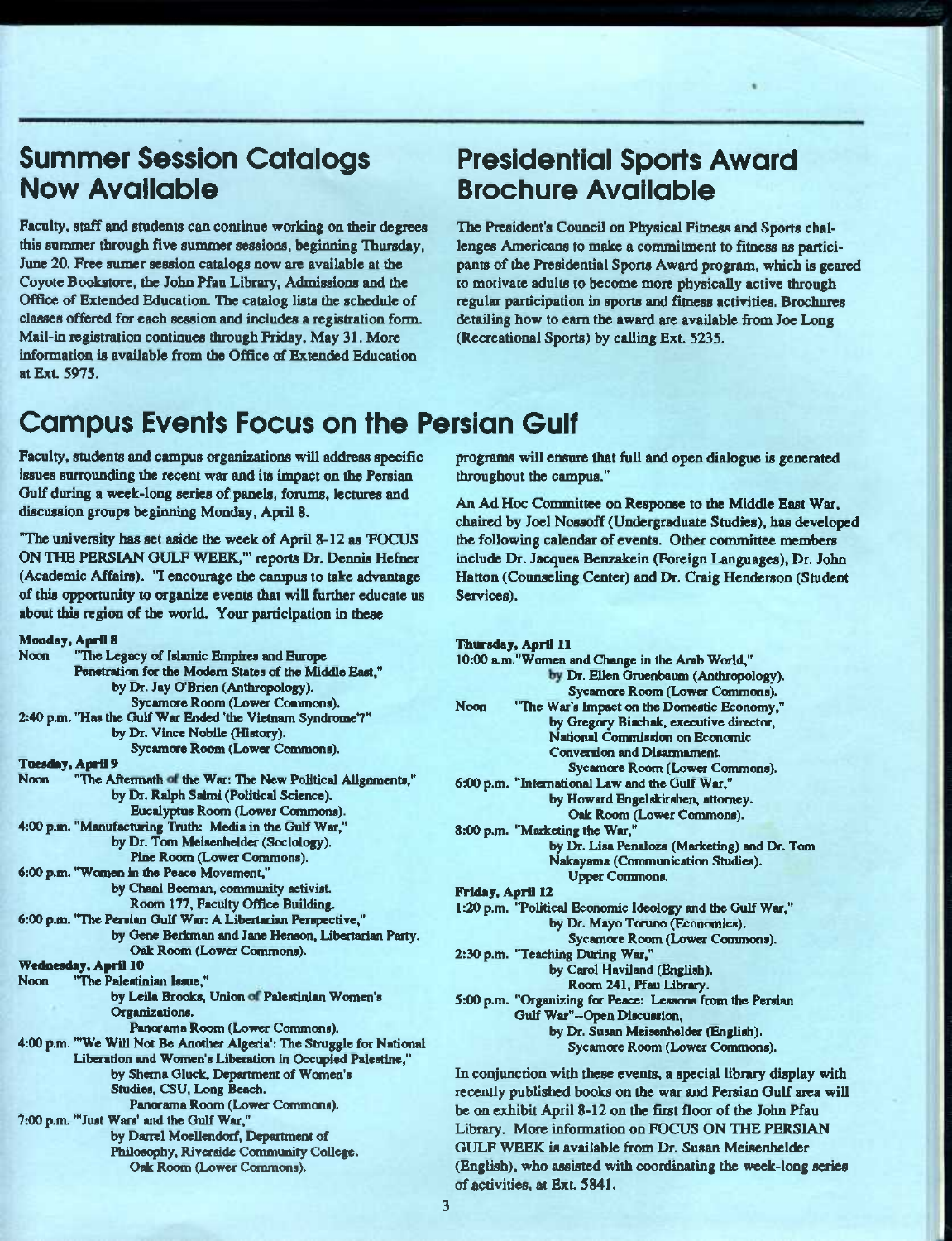# On a Personnel Note

\*



"Don't Hesitate, Nominate" will designate the call for staff personnel to participate in the university's first annual Staff Employee Recognition Program. Beginning this academic year, Cal State implemented an awards program to recognize outstanding performance and exemplary achievements by staff personnel.

All university employees may nominate staff personnel who have demonstrated a significant contribution to the university and/or outstanding performance. The nomination period begins Monday, April 15, and continues through Wednesday, May 15. Nomination packets now are available in the Personnel Office located in Room 151 of the Student Services Building. Two employees will be selected for each of the following awards:

Outstanding Employee Award - Presented to two employees who have displayed proficiency and dedication in job performance on a consistent daily basis;

Excellence in Performance Award - Presented to two employees based on a significant contribution to their department, division or the university.

The Staff Training and Development Committee is charged with program coordination responsibilities and will evaluate all candidate qualifications for the awards. Final selections will be forwarded to President Anthony Evans for presentation at the annual Convocation ceremony next September. The committee is comprised of the following personnel: Catherine Carlson (Computer Center), Twillea Carthen (Personnel), Randy Harrell (Student Life), Dr. Craig Henderson (Student Services), Carolyn Rose (Personnel), Kathy Tremayne (Physical Plant) and Dale West (Personnel).

# Career Opportunities Fair Returns to Campus

Nearly 70 Southern California employers representing businesses in both the public and private sector will be on campus Wednesday, April 17, from 10 a.m.-3 p.m. in the university gymnasium for Cal State's 13th annual Career Opportunities Fair sponsored by the Career Development Center.

Although no interviews are conducted at this free event, job seekers are encouraged to bring several copies of their resumes because many participating companies will provide employment applications.

Paul Esposito (Career Devel opment Center) describes the fair as "an excellent opportumty to network with potential employers" and notes that a real effort is made to attract a wide range of organizations so

that attendees can obtain an extensive variety of information on today's job market He adds, "In the future, networking will become even more important in the job search."

This year's event will include four free workshops offered according to the following schedule: 11 a.m., "Networking," by Patricia Rodgers-Oordon (Career Development Center); 11:30 a.m., "Job Search Strategies," by Esposito; noon, "Affirmative Action, Yesterday and Today," by Smiley Paredes, affirmative action manager for TRW; and 1 p.m., "Career Choice," by Lynn Moss (Career Development Center). More information on the fair is available by calling Ext. 5250.

## *(Local Authors... continued from page 2)*

column, Phil continues to work as a consulting geologist in both California and Arizona. He holds a Ph.D. in geology from the University of Arizona, where Nancy earned her master's degree in educatioa

A reception and book-signing ceremony will follow the panel presentation in the patio area of the Creative Arts Building. Copies of "Our Fascinating Earth" will be available for purchase or guests may provide personal copies for autographs. Book sale proceeds will benefit the Pfau Library Associates, who are sponsoring the event in conjunction with the School of Natural Sciences. More information is available from Ralph by calling Ext. 5102.

Additional information is available through the Personnel Office.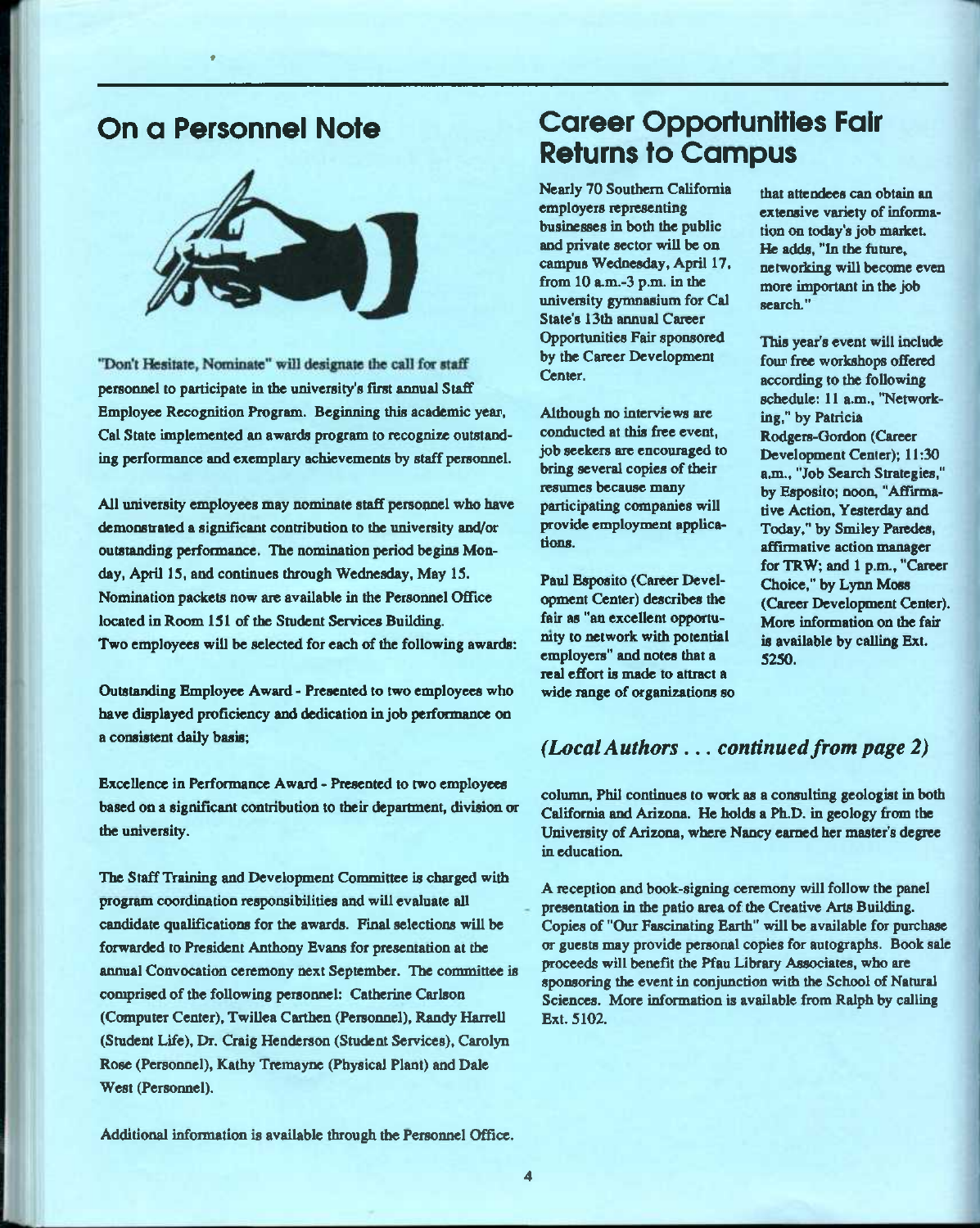# **Registration** Riddies

by Sam Romero Pubiic Affairs Assistant

Among the great and deep mysteries of the university is one that orbits the offices of Records and Admissions, where inhabitants occasionally wonder why more graduate students than freshmen wind up in walk-through registration.

Consider this: Graduate students generally have more dough than freshmen and so can afford to pay their registration fees on time, plus they don't have to wait for transcripts to be sent. And it isn't as if they don't know the registration process; 63 percent of all Cal State graduates were also undergraduates here. What gives? Do graduates take some kind of masochistic pleasure in long lines? Or are they just looking for love in all the wrong places?

Who can figure it? Maybe no one. But inspiring more students—graduates and

undergraduates alike—to use C.A.R. (computer-assisted registration) has been the pursuit of the Admissions and Records staff ever since the technology debuted four-and-a-half years ago. Last fall, the two offices succeeded in registering 75 percent of the student population through C.A.R.

"After C.A.R. is over," said Registrar JoAnn Von Wald (Records), "everything else is technically late registration. However, a late fee isn't charged until the first day of classes. It's actually the priority drop-add line," she noted, "that takes (more) time." But "since they opened the class-checking and advising room, our process has gone much faster."

There was a time, said former Assistant Registrar Mary Hansen (Records), when walk-through was fun. This, too, seemed a mystery until she explained that walkthrough used to be held in the large gymnasium, where the students, staff and advising faculty would converge.



In two days of walk-through rogistration last full, antivirally staff processed *tome Omdant forma.* 

There was some added camaraderie then, she recalled

But it's not quite as much fun now, which makes Von Wald and others involved in the process all the more appreciative of the work done by faculty and staff, and of the patience shown by students who may think of walk-through registration more in terms of a crawl.

"C.A.R. is easy for the students," said Hansen, "but it's very labor intensive for us." Staffis are only finishing

up registration paperwork from the previous quarter, she explained, when it's time to mail C.A.R. packets for the next

In the fall of 1992, many of the mysteries surrounding C.A.R. will turn to irony. Just about the time all the wrinkles are ironed out of the system, the university will implement touchtone registration, and, assuming students push the right buttons, the only lines they'll have to concern themselves with will be the phone company's.

# Multimedia Presentations Commemorate Siiver Anniversary

Cal State's Silver Anniversary celebration continues with three special showings of a 10-minute multimedia presentation created for last fall's Silver Anniversary Gala, repents Dr. Judith Rymer (University Relations). Join your colleagues for a visual trip down memory lane with this special presentation depicting the key events and individuals who have helped mold our university's 25-year history.

Based on a number of employee inquiries, the shows have been scheduled during the following times in an attempt to accommodate varying work schedules so that interested individuals may attend outside of their normal work hours:

Date Time

Monday, April 22 4:30 p.m. Wednesday, April 24 7:15 a.m. Wednesday, April 24 3:30 p.m.

All shows will be held in the Sycamore Room of the Lower Commons and will include a continental breakfast or other light refreshments, the 10-minute presentation and an opportunity to visit informally with President Evans and the division vice presidents.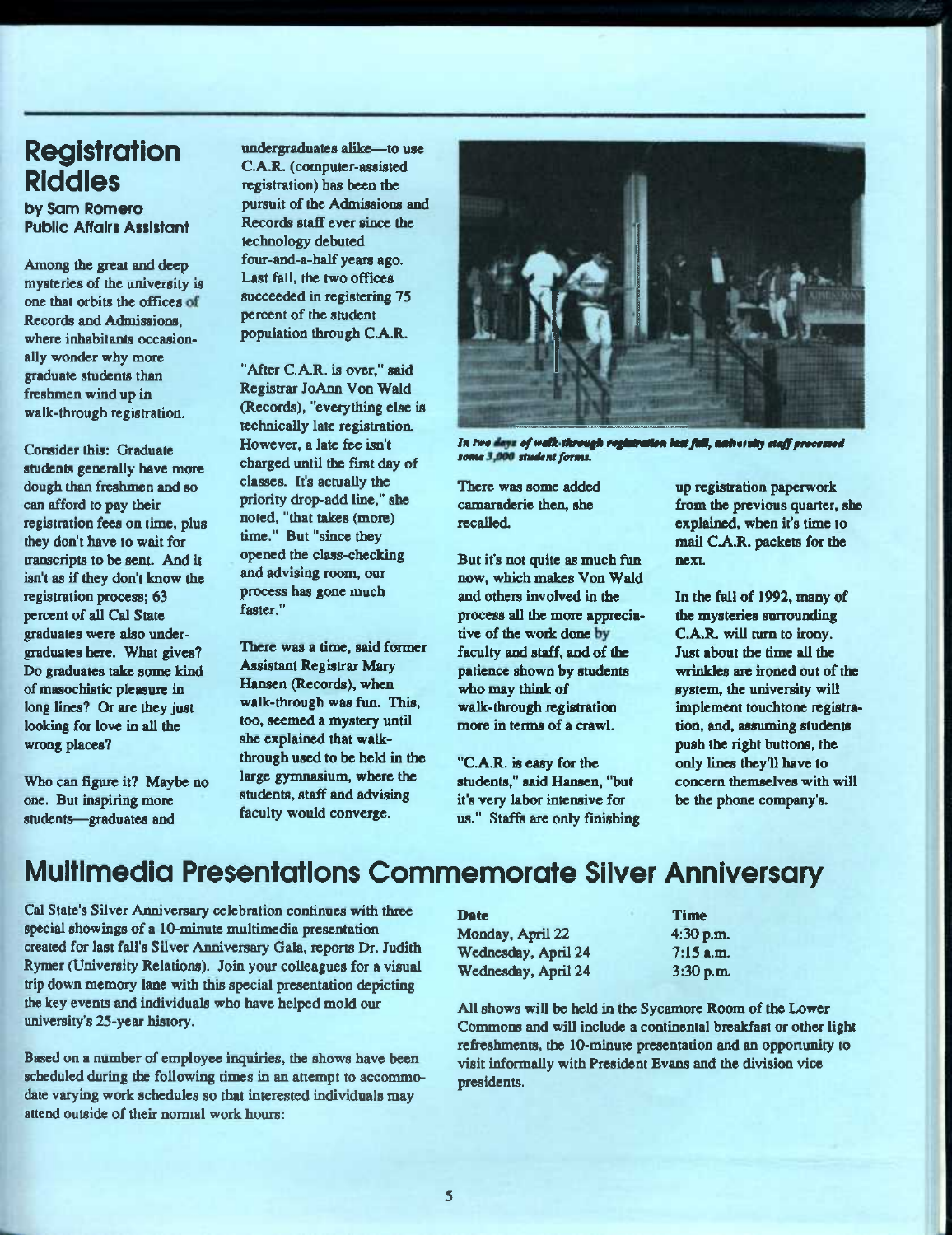# COMMUNITY SERVICE

Dr. David Bellis (Public Administration) gave a motivational talk on March 5 to 30 Curtis Middle School "at risk" students visiting campus as guests of Project UPBEAT. On March 9, he discussed the economic and land-use impacts regarding the proposed incorporation of several unincorporated communities in the Lake Arrowhead area with members of the Arrowhead (Chapter of the Sierra Qub.

**Dr. Aubrey Bonnett** (Social & Behavioral Sciences) addressed "Black Iferoes in Higher Education" at Rialto's Eisenhower High School on Feb. 28, as part of a Black History Month celebration.

**Dr. James Bush** (Social Work) attended the Society of Adolescent Medicare Conference in Denver, CO, March 14-17, which focused on health and mental health issues relevant for today's adolescent.

Dr. Mark Clark (National Security Studies) was interviewed on KMNY Radio on March 7 regarding the impact of defense budget cuts on the aerospace and defense industry in Southern California.

**Dr. Sandra Cross** (Ifealth Science & Human Ecology)

# Personnel

**New Employees, Full-time, permanent** 

Dan L. Cook Reproduction Processes Assistant I Duplicating Ext. 5148, BI-8

conducted an in-service program titled "Getting to Know Your Heart" for nearly 30 school healdi nurses and health aides in the San Bernardino City Unified School District on March 7.

**Dr. Ellen Grucnbaum**  (Anthropology) presented "Women of the Arab World" to two assemblies at Cajon High School on March 6, as part of a Women's History Month celelnation.

**Clark Howard** (S.A.LL.) addressed "Universities in the '908 - Strategies for Success" at the March 15 meeting of the Running Springs Chamber of Commerce.

**Dr. Julius Kaplan** (Graduate Studies/Art) served on the jury for the Jacob Javits Graduate Fellowships, sponsored by the U.S. Department of Education, oa March 21-23 in Gainesville, FL.

**Cared Lundberg** (Student Life) discussed "Making the Most of Your Dollars and Cents" on March 3 at the National Orientation Directors Regional Conference in San Francisco. Members of Cal State's New Student Orientation Planning Committee accompanied Lundberg to the

conference. Students Richard Chen and Jason Plowy presented "Hps for Recruiting Effective Volunteer Leaders.

**Dr. Rob McKcnzie** (Communication Studies) served as a guest lecturer at San Bernardino Valley College *oa* March 13, presenting "Career Opportunities in Communication, Via a Communication Studies Degree from CSUSB."

Dr. James Mehegan (Geological Sciences) discussed the "Geology of Iceland & Cyprus" at the March 20 meeting of the Riverside Museum Docents.

**Dr. Tom Meisenhelder** 

(Sociology) addressed "What is Going on in South Africa?" at the March 21 meeting of the Magnolia Center Rotary Club.

**Patricia Rodgers-Gordon**  (Career Development Center) and **Mary Colacurcio**  (Alumni Affairs) were interview judges on March 13 at a Rotary speech contest *for* high school students from Rotary District 533.

Dr. C.E. Tapie Rohm, Jr. (Information &. Decision Sciences) presented "You Can Make a Difference" at the March 5 meeting of the

American Business Women's Association.

**Dr. Jndith Rymer** (University Relations) joined other community leaders as a judge for the March 16 St. Patrick's Day Parade held on Hospitality Lane in San Bernardino. Terrie Jo Snyder (Public Affairs) served as the judging coordinator for this annual event.

Dr. Ralph Salmi (Political Science) addressed 'Terrorism and the Middle East Crisis" at the Magnolia Center Rotary Club on March 7.

**Dr. Rodney Slmard** (English) chaired a panel on "Black Indians, Black Cowboys and the Black West" at Crafton Hills College, as part of their observation of Black History Month, on Feb. 26.

Dr. Dolores Tanno (Communication Studies) presented a workshop titled "Communicating Professionally and Powerfully" on March 1 for community women, UCR students and staff, as part of the 'Woman to Woman 1991" conference celebrating Women's History Month on the UCR campus.

Carolyn M. Rose Personnel Management Specialist II Personnel Office Ext. 5138, SS-151

**New Employee, Full-time, temporary** 

Diane Trujillo Intermediate Account clerk **Accounting** Ext. 5155, AD-108

**New Employee, Part-time, temporary** 

Elizabeth M. Richards Instructional Support Technician **lA Chemistry** Ext. 5318,BI-129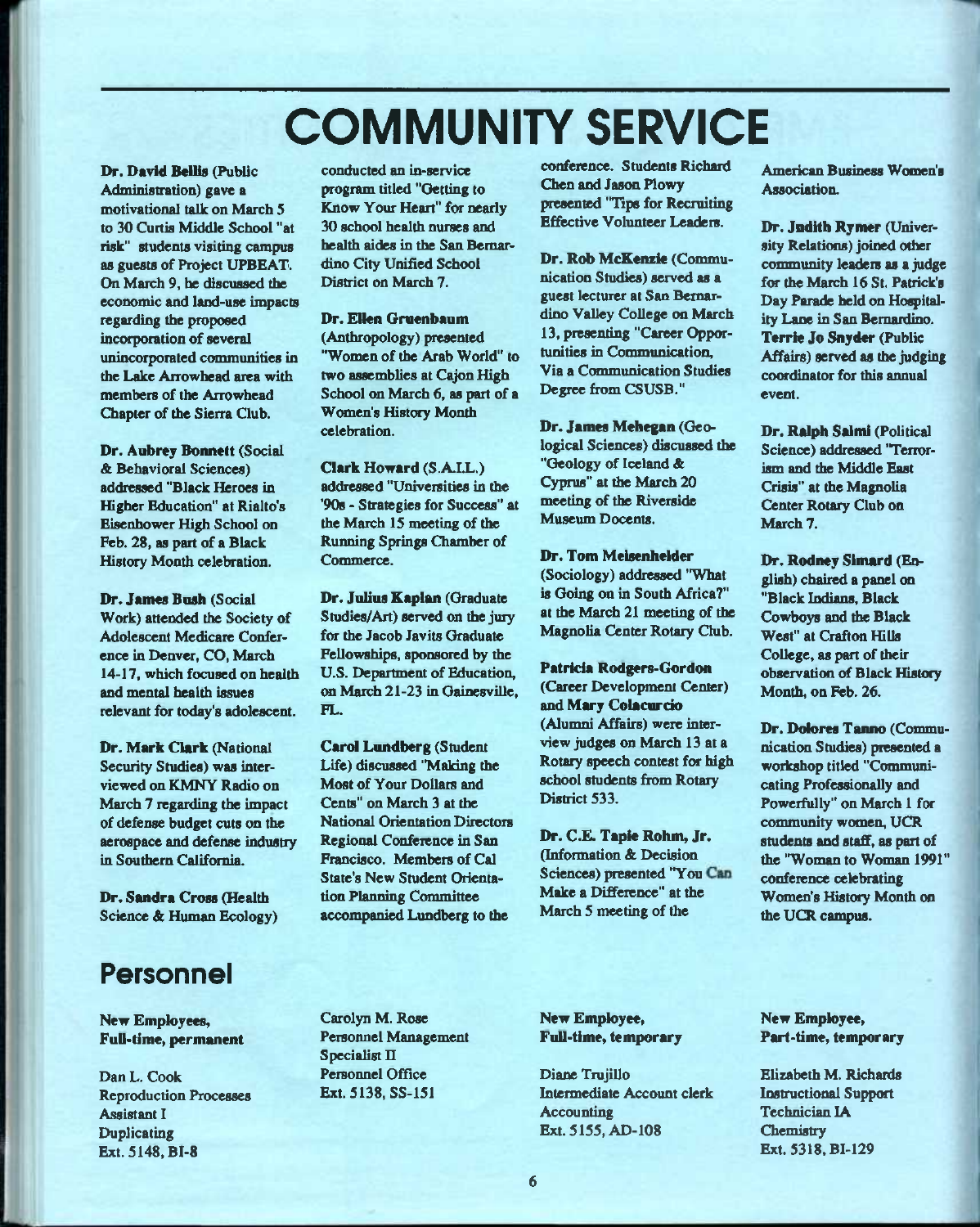# EMPLOYMENT OPPORTUNITIES

Current job vacancies can be seen on Channel 3, the community access station in San Bernardino. Information also is available on a 24-hour hotline at Ext. 5139 which is updated at 2 p.m., Fridays. Due to ongoing recruitment activities and the Bulletin production schedule, some vacancies may not be listed here. For a complete listing of positions, call the hotline. Applications will be accepted until the dates listed below:

### Accounting Office:

Intermediate Account Clerk-Si ,651-\$1,948/mo.; full-time, temporary through Feb. 28,1992. Apply by April 12, 1991.

### Budget & **Telecommunications**

Office: Clerical Assistant m- \$l,891-\$2,240/mo.: full-time, temporary through Dec. 23,1991. Apply by April 12, 1991.

Campuswide Clerical Positions: (current & future openings) Clerical Assistant II-\$l,692-\$l,995/mo.; full-time, permanent and full-time, temporary through June 30,1991.

Clerical Assistant II-\$9.76-\$11.51/hr.; temporary. Open continuously.

Coachella Valley Center: Clerical Assistant IV- \$2,096-\$2,494/mo.: full-time, permanent. Open until filled.

Duplicating: Duplicating Machine Supervisor I- \$l,926-\$2,289/mo.; full-time, permanent Open until filled.

**School of Education** (Dean's Office): Clerical Assistant III-\$l,891-\$2,240/mo.; full-time, permanent Apply by April 12,1991.

### Services to Students With Disabilities: Interpreter/transliterator I-

\$6.79-\$15.65/hr. Open until filled.

Interpreter/Transliterator II-\$16.28-\$20.70/hr.; on-call through June 30,1991. Open until filled.

#### Reader-

\$4.51-\$8.61/hr.; temporary through June 30.1991. Apply by April 12.1991.

# AAUW Hosts New Members **Meeting**

The San Oorgonio Branch of the American Association of University Women (AAUW) invites all members of the campus community to attend an informational meeting at 11:30 a.m. Saturday, April 13, in die Sycamore Room of the Lower Commons. Membership is open to all individuals who hold a baccalaureate or higher degree from an accredited institution. AAUW seeks a diverse membership; there are no barriers to full participation in this organization on the basis of gender, race, creed, age, sexual orientation, national origin or disability.

Dana Cox, chair of the southeast region of AAUW, will be the featured speaker at this potluck luncheon. Guests are invited to attend free of charge or obligation. Come and learn more about this organization, if you are looking to make a difference in society or seek a new way to broaden your horizons. Additional information is available from AAUW University Representative Mary Colacurcio (Alumni Affairs) at Ext. 5008 or from Frances Glenn, AAUW membership vice president, at (714) 883-3692.

# In Memorlam

Members of the campus community extend deepest sympathy to family, friends and co-workers of Chris Topoleski (Custodial Services) who died on Sunday, March 24, in Lomita, CA. Topoleski had been employed as a custodian at Cal State since August 1980. He had been in a coma since July 17, 1990. A Memorial Mass was held on April 1 at Our Lady of the Rosary Cathedral in San Bernardino.

Topoleski is survived by his wife, Karol, and two young children, Jessica and Jacob. In lieu of flowers, donations may be forwarded to his family as follows: Karol Topoleski, 5539 Bonnie St., San Bernardino, CA 92404.

# Birth Announcement

Congratulations are extended to Mendy Warman (Extended Education) and her husband, Dennis, on the birth *of* their Erst child^ Megan Elizabeth Warman was bom Feb. 8 at St. Bemardine Medical Center in San Bernardino. She weighed 6 lbs., 6 oz. Warm wishes regarding this birth also are extended to Dan Moseley (Audio Visual) who is Warman's first cousin.